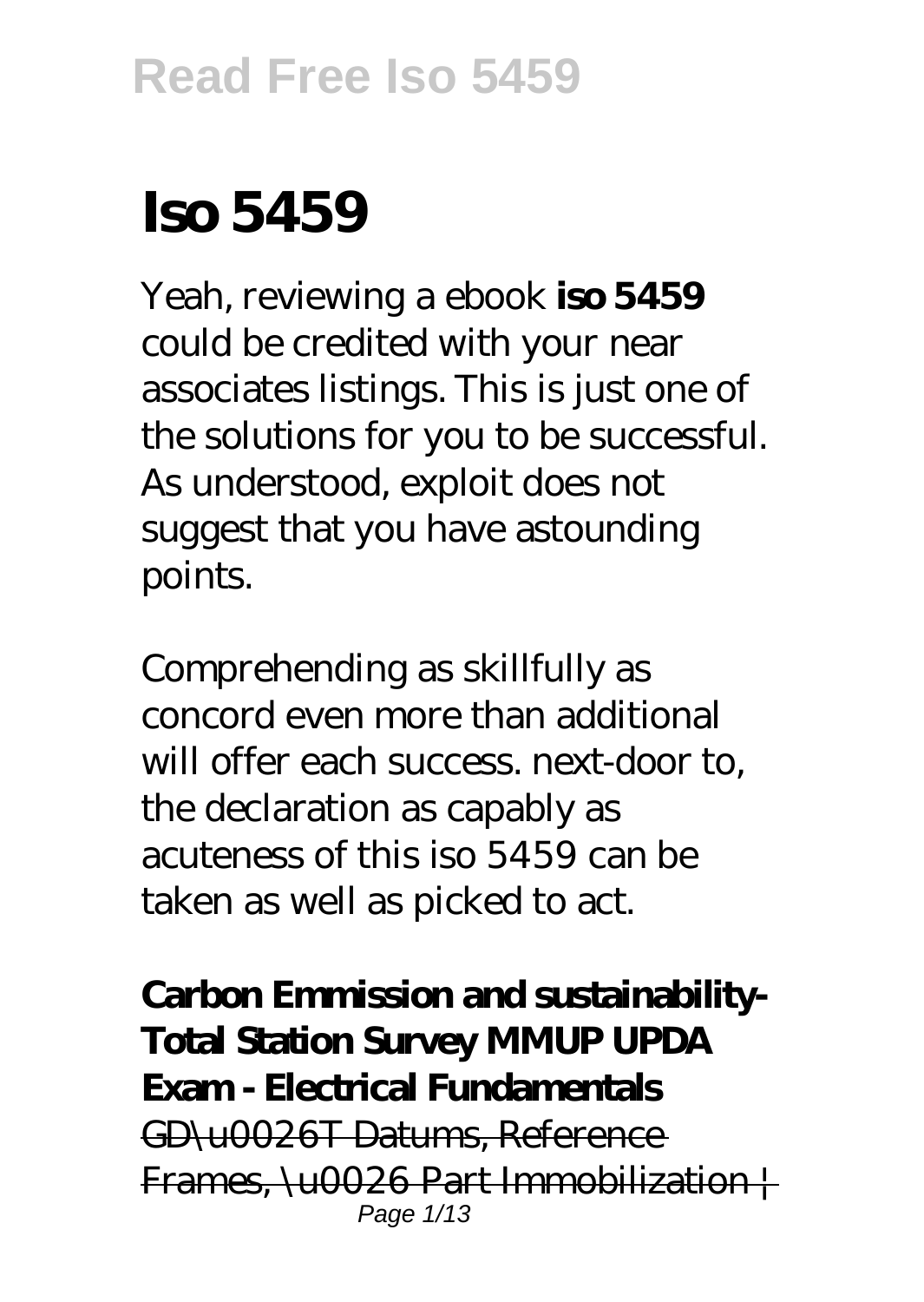3-2-1, 4-1-1, 4-2-0 | Actual Mating Envelopes #GD\u0026T (Part 1: Basic Set-up Procedure) Learn GD\u0026T Completely In Tamil | Geometric Dimensioning And Tolerancing  $CD<sub>U</sub>0026T$  In Tamil  $03<sup>T</sup>$ Introduction Of ISO In GD\u0026T | GD\u0026T LAPTOP ICs PARTS \u0026 TOOLS WHOLE SELLER | Laptop Repairing Service | Laptop Repairing Training Videos ISO GPS 8015 Grundsatz des Aufrufens GD\u0026T Datums - How do they work and how do they control Degrees of Freedom (DOF) Part 1 of the overview of systematic GPS tolerancing VI Std. Maths Unit 1 Order of Operation \u0026 Estimation Ms.Medona Mam 09092020 Geometrik ve ekil toleransları ISO 5459 Referans sistemi nedir? *State of the geopolymer 2011* Video Lecture-Page 2/13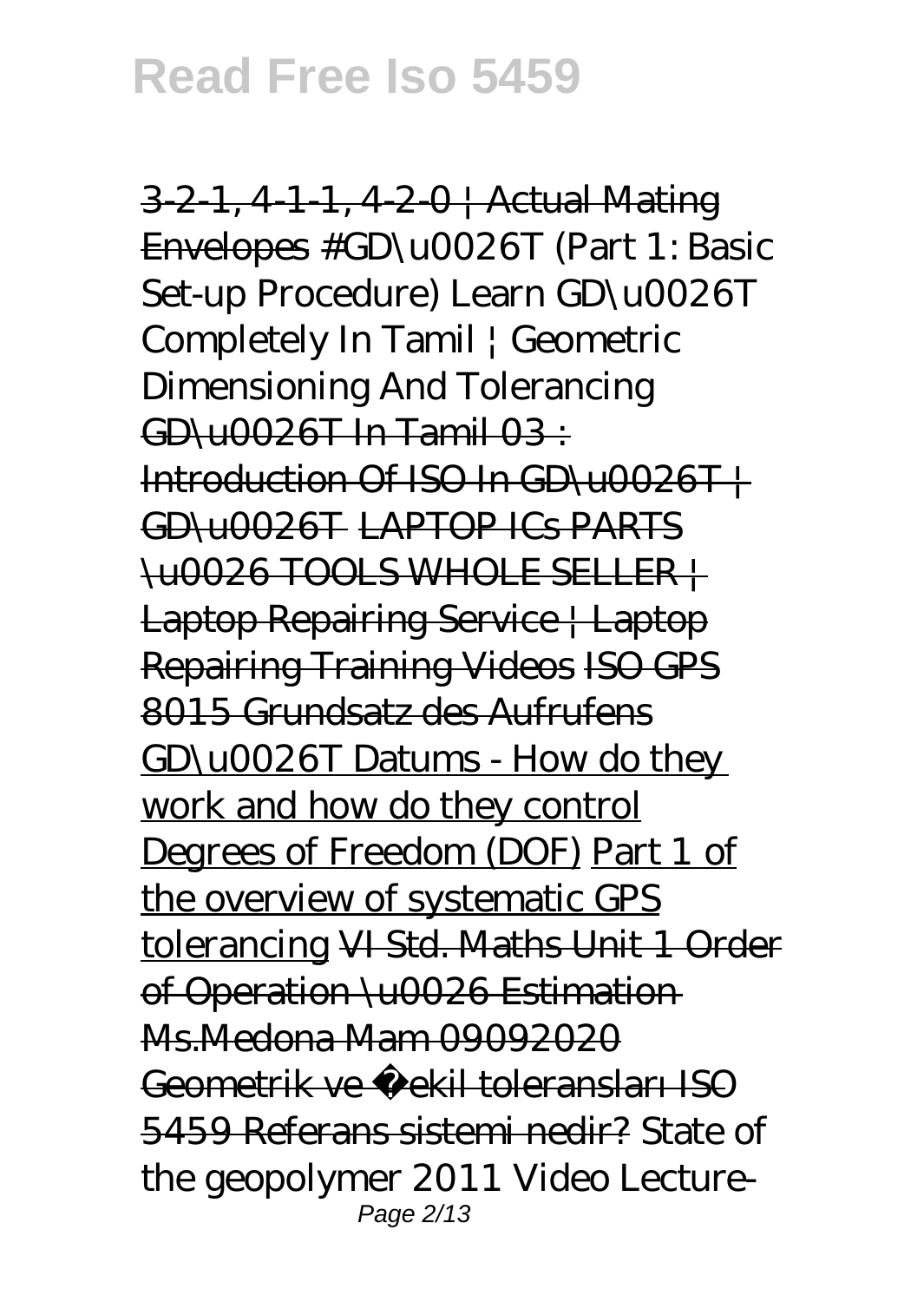Week 4-Dimensional Tolerances *The ISO GPS Quick Reference software 20190131 GD\u0026T Intro New CSRHub Bulk Extract Tool Simplifies CSR/ESG Analysis v1* **Tolerances of form, orientation, location and run out.** *Laptop Stand Holder LC01*

Apple iOS 14

iPhone  $11 +$ 

 $Iso 5459$ 

ISO 5459 is a geometrical product specification (GPS) standard and is to be regarded as a general GPS standard (see ISO/TR 14638). It influences the chain links 1 to 3 of the chain of standards on datums. The ISO/GPS Masterplan given in ISO/TR 14638 gives an overview of the ISO/GPS system of which this standard is a part.

ISO 5459:2011(en), Geometrical Page 3/13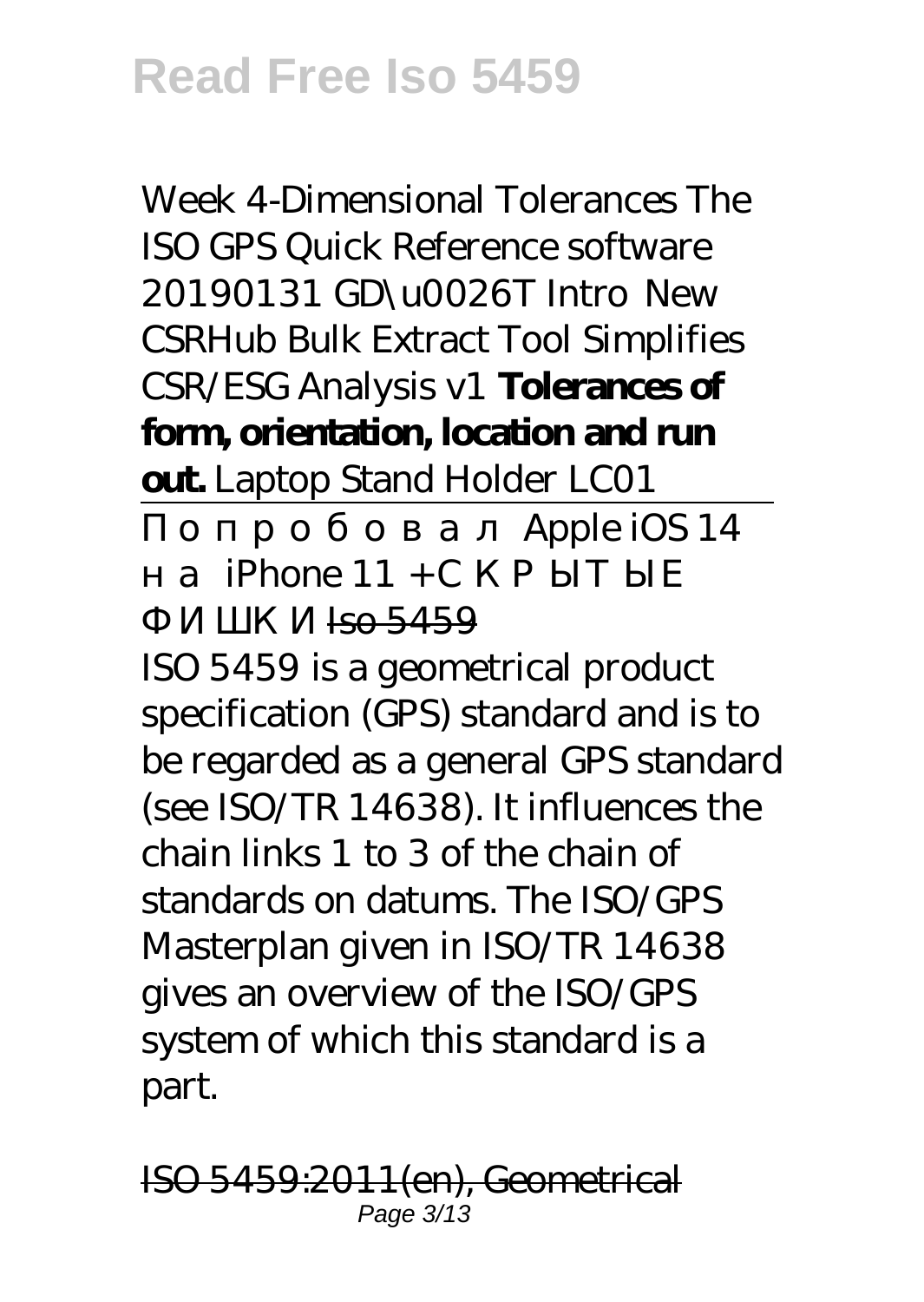product specifications (GPS ... ISO 5459:2011 Geometrical product specifications (GPS) — Geometrical tolerancing — Datums and datum systems This standard was last reviewed and confirmed in 2018. Therefore this version remains current.

ISO - ISO 5459:2011 - Geometrical product specifications ... BS ISO 5459:1981: Title: Technical drawings. Geometrical tolerancing. Datums and datum-systems for geometrical tolerances: Status: Superseded, Withdrawn: Publication Date: 15 July 2000: Withdrawn Date: 31 August 2011: Normative References(Required to achieve compliance to this standard) No other standards are normatively referenced : Informative References(Provided for Page 4/13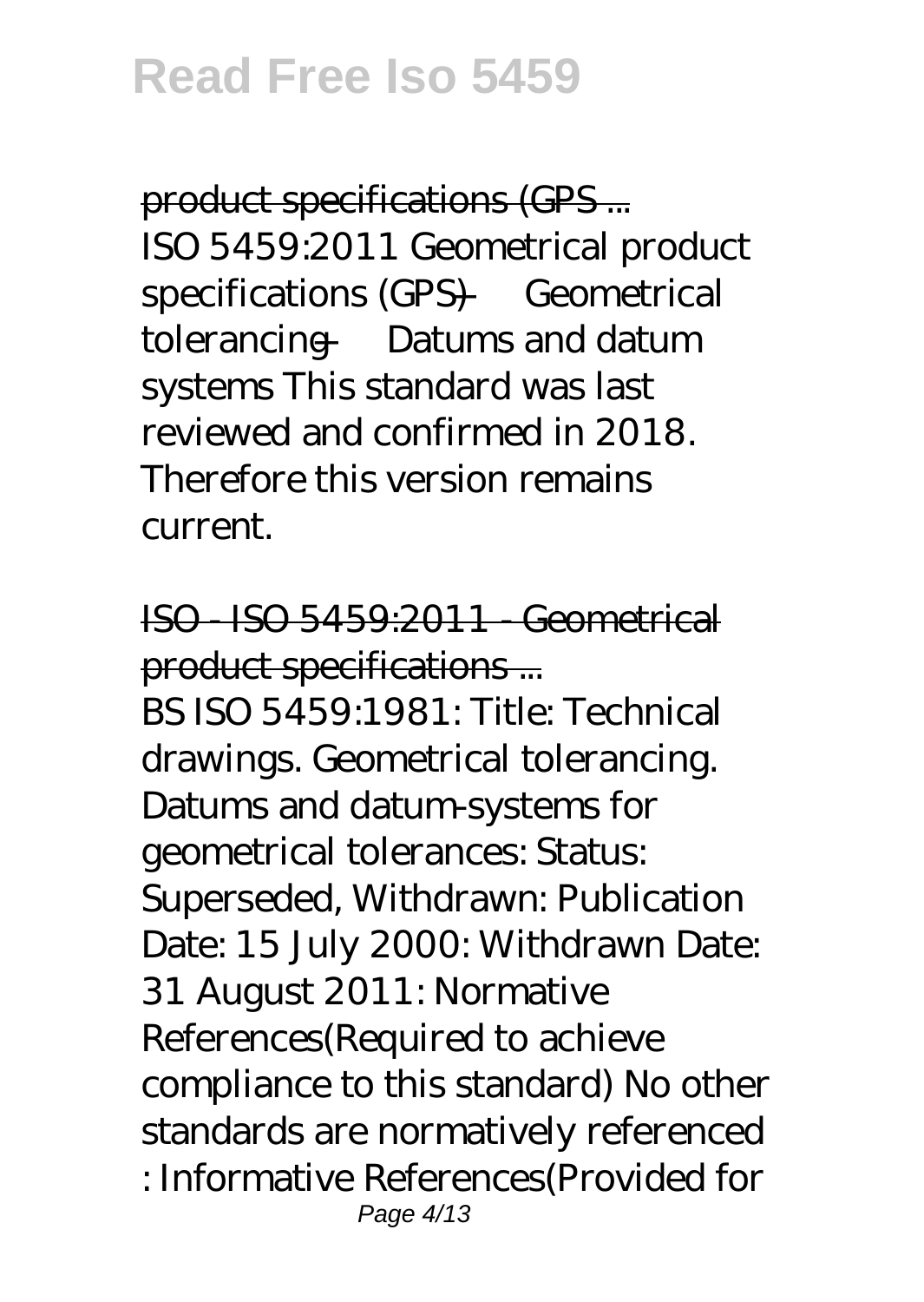Information) No other ...

BS ISO 5459:1981 - Technical drawings. Geometrical ... din en iso 5459 e : 2013 : geometrical product specifications (gps) geometrical tolerancing - datums and datum systems (iso 5459:2011) bs iso 23788 : 2012 : metallic materials verification of the alignment of fatigue testing machines: uni en iso 8062-3 : 2009 : geometrical product specifications (gps) - dimensional and geometrical tolerances for moulded parts - part 3: general dimensional ...

 $ISO 5459 : 2011(R2018)$ GEOMETRICAL PRODUCT ... BS EN ISO 5459:2011: Title: Geometrical product specifications (GPS). Geometrical tolerancing. Datums and datum systems: Status: Page 5/13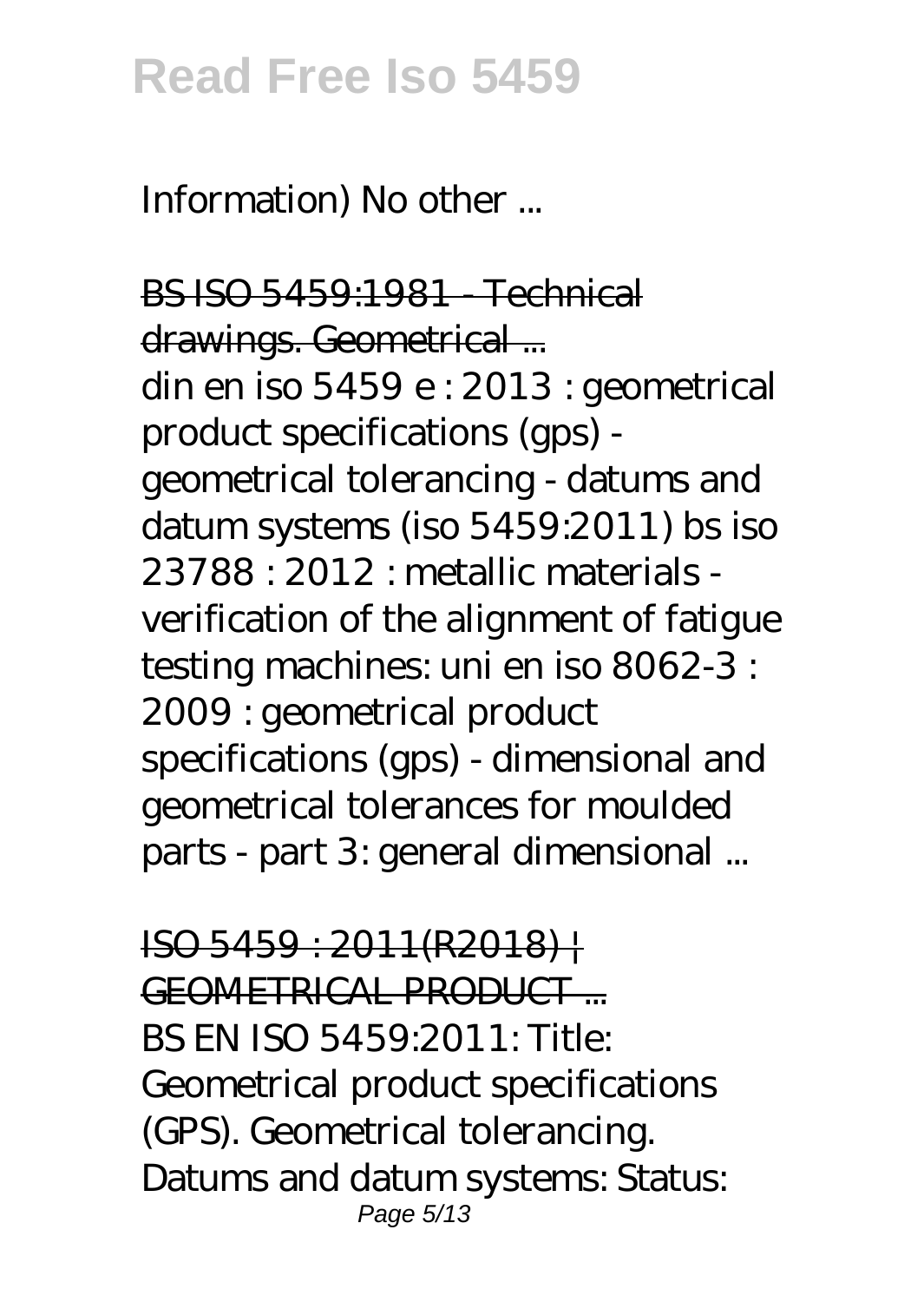Current, Under review: Publication Date: 31 August 2011: Confirm Date: 05 March 2018: Normative References(Required to achieve compliance to this standard) ISO 1101:2004, ISO 14660-1:1999, ISO 3098-0, ISO 3098-5, ISO 17450-1, ISO 81714-1, ISO 128-24:1999, ISO 1101 ...

BS EN ISO 5459:2011 - Geometrical product specifications ... the ISO Council. International Standard ISO 5459 was developed by Technical Committee ISO/TC 10, Technical drawings, and was circulated to the member bodies in February 1978. lt has been approved by the member bodies of the following countries : The member body tech nical grounds Australia Austria Belgium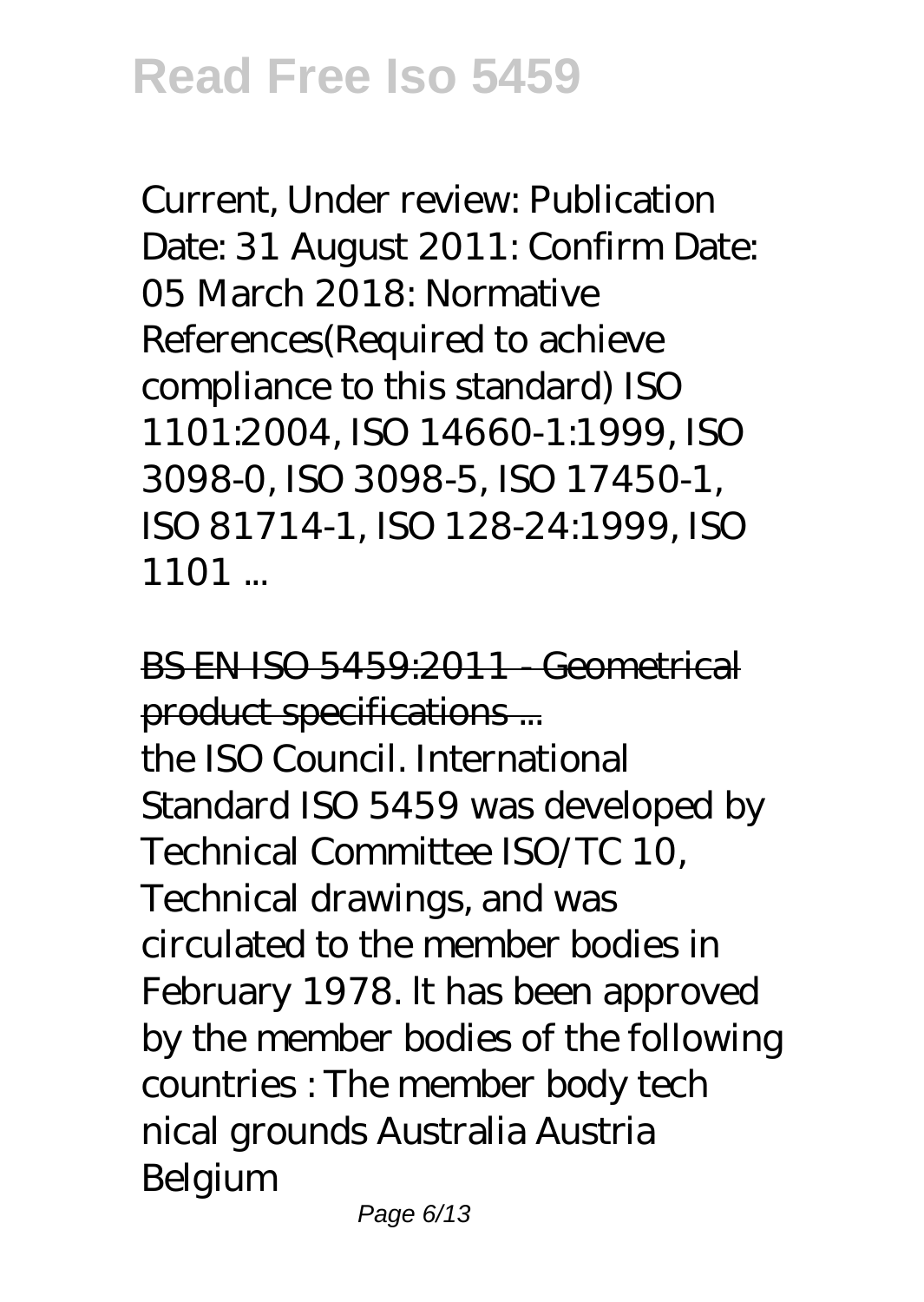Technical drawings - Geometrical tolerancing Datums and ... ISO 5459 datum system consisting of datum targets with the datum letters Note 1 to entry: See Figure 2. 4ules R 4.1ule R A: Application of general tolerances for castings The general tolerances for castings according to this standard may be used on drawings showing: a) the moulded condition only; b) the premachined condition and referring to the general tolerances for castings for the features ...

Geometrical product specifications (GPS) — Dimensional ... ISO 5459:1981, Technical drawings Geometrical tolerancing Datums and datum-systems for geometrical tolerances. ISO 8015:1985, Technical Page 7/13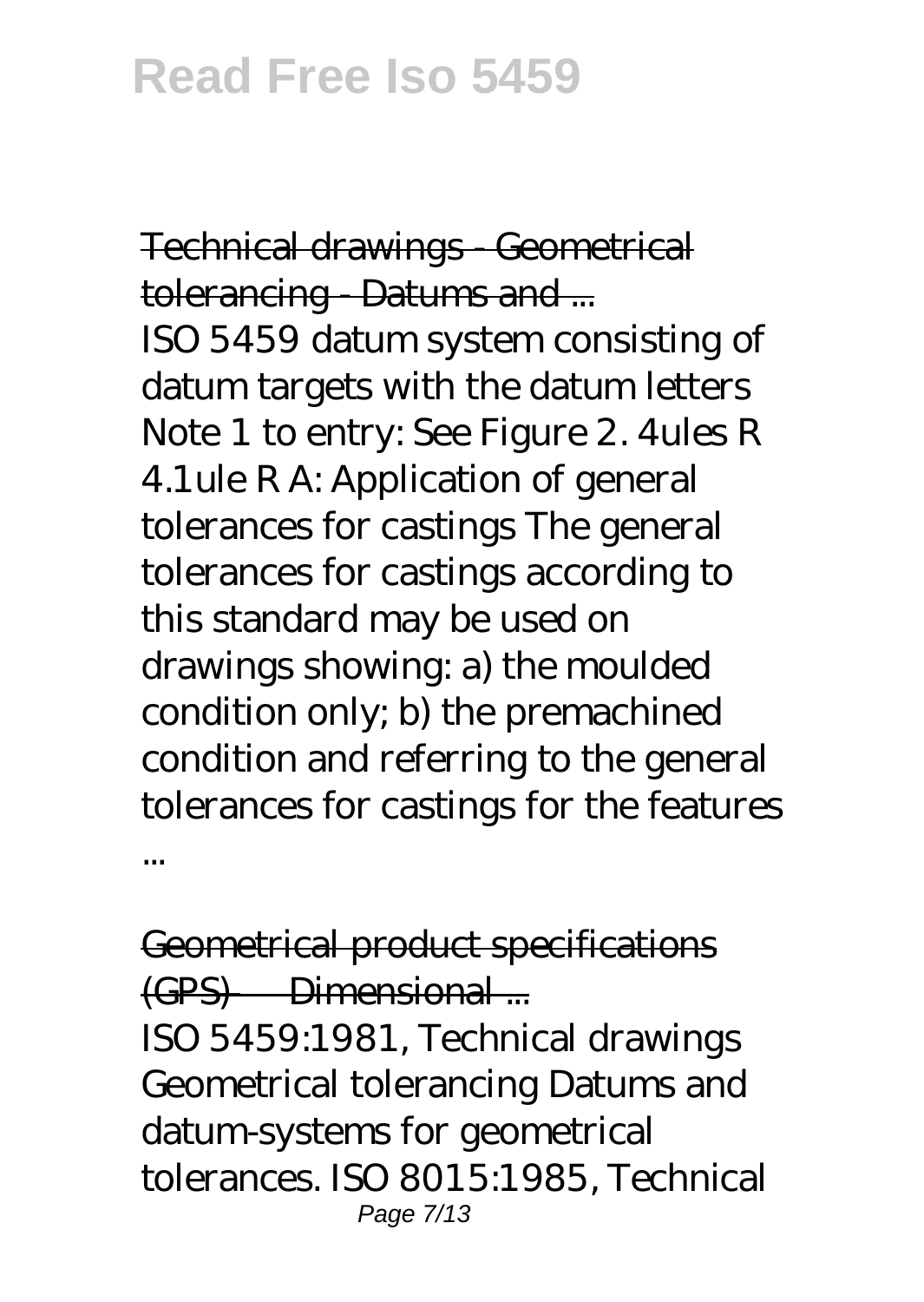drawings Fundamental tolerancing principle. 4 Definitions For the purposes of this part of ISO2768, the definitions for geometrical tolerances given in ISO1101 and ISO5459 apply. 5 General geometrical tolerances (see also clause B.1) 5.1 Tolerances for single ...

#### General tolerances

BS 5459-2 specifies performance requirements and test methods for the structural safety and stability of office pedestal seating when used by persons weighing up to 150 kg, or when used for up to 24 hours a day, including chairs for use with tables and desks higher than those specified in BS EN 527-1.

BS 5459-2:2000+A2:2008 - Specification for performance ... Page 8/13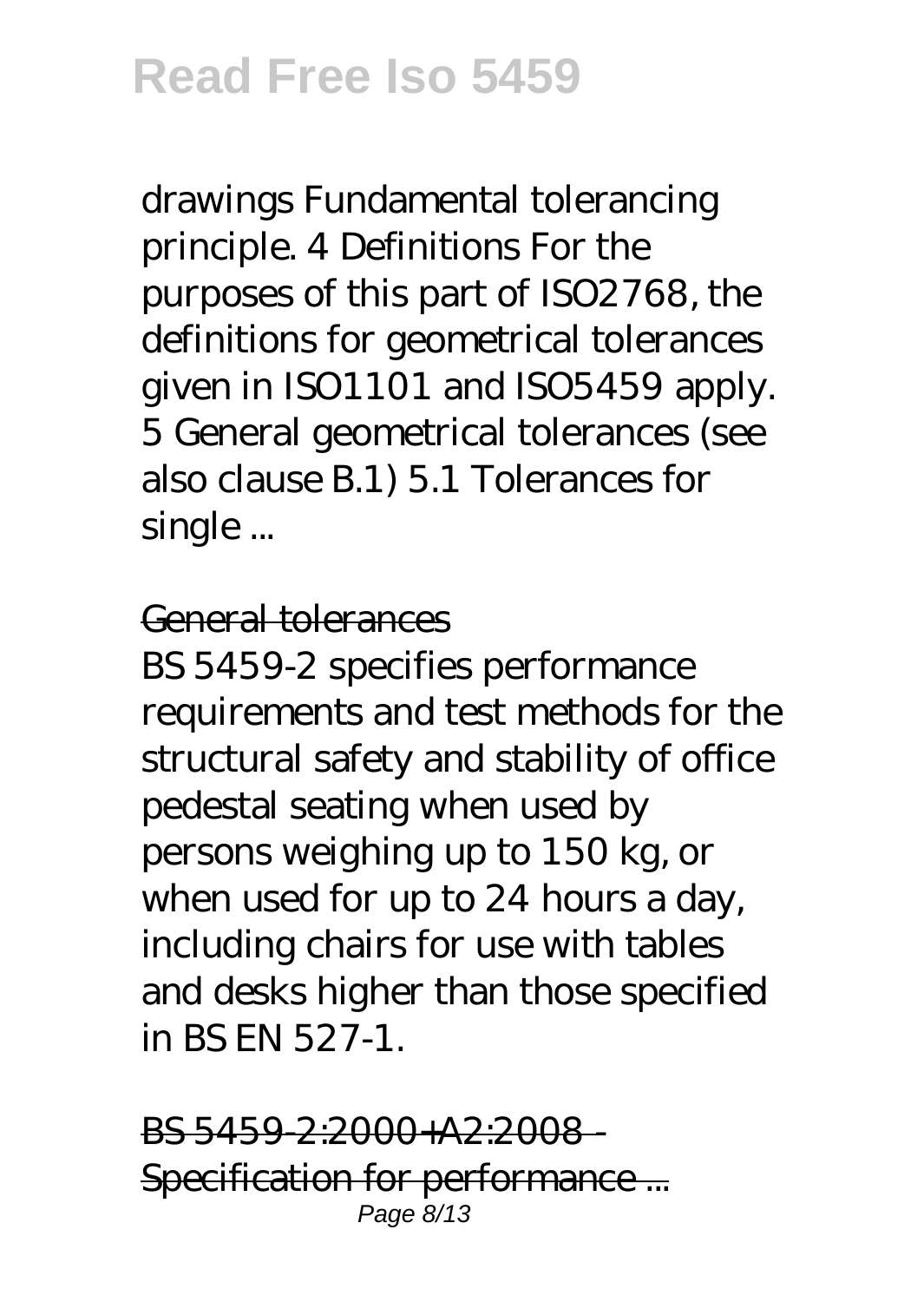ISO/IEC 15459-1:2014 specifies a unique string of characters for the identification of individual transport units. The character string is intended to be represented in a bar code label or other AIDC media attached to the entity to meet management needs. To address management needs, different types of entities are recognized in the various parts of ISO/IEC 15459, which allows different

ISO - ISO/IEC 15459-1:2014 - Information technology ... ISO 5459:1981. w. 11508. ICS > 01 > 01.100 > 01.100.20. ISO 5459:1981 Technical drawings — Geometrical tolerancing — Datums and datumsystems for geometrical tolerances. This standard has been revised by ISO 5459:2011. Abstract . Gives definitions, practical embodiments Page 9/13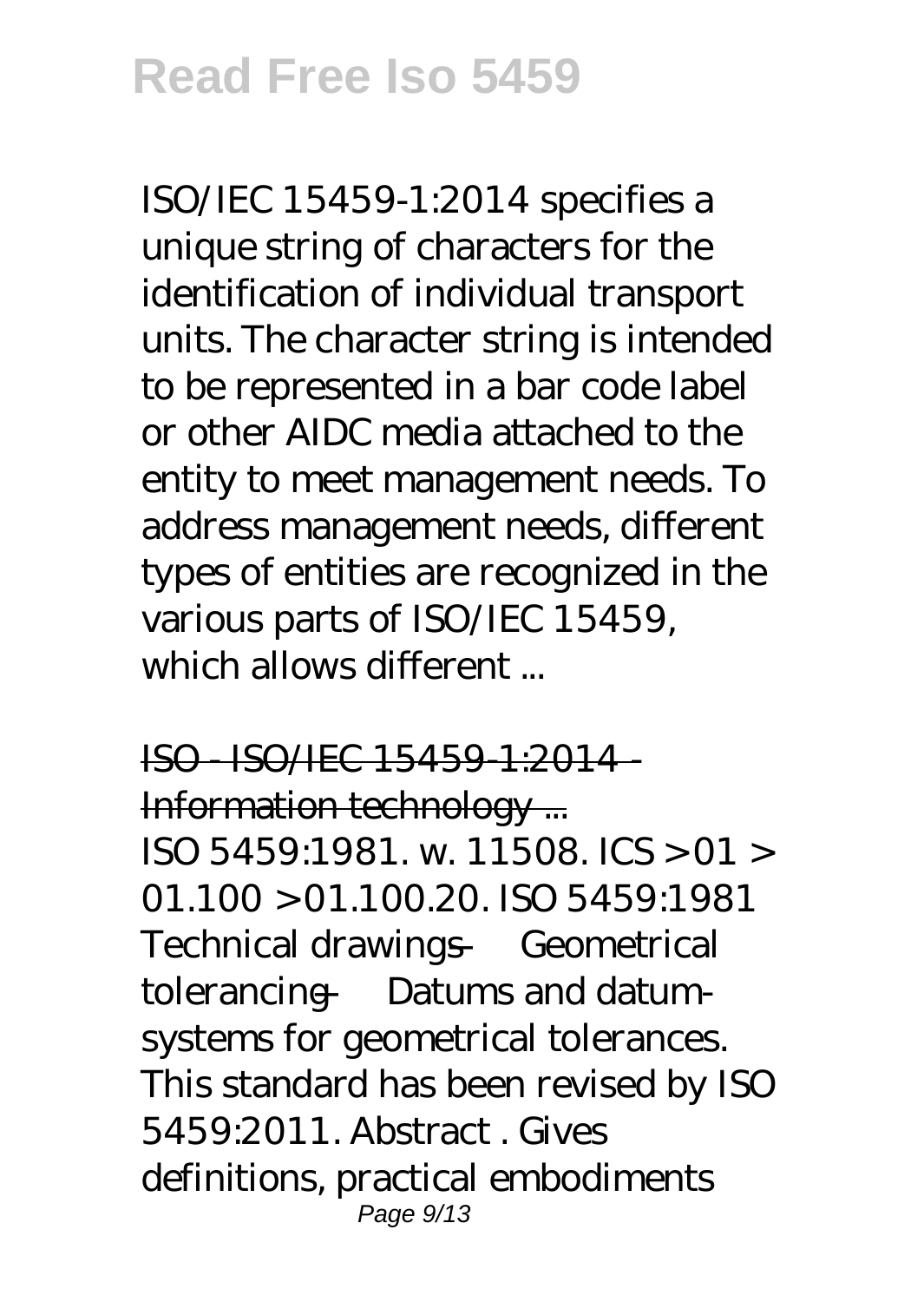and indications in technical drawings in the field of mechanical engineering. For uniformity all figures are in first ...

ISO - ISO 5459:1981 - Technical drawings — Geometrical ... ISO 5459 is a geometrical product specification (GPS) standard and is to be regarded as a general GPS standard (see ISO/TR 14638). It influences the chain links 1 to 3 of the chain of standards on datums. The ISO/GPS Masterplan given in ISO/TR 14638 gives an overview of the ISO/GPS system of which this standard is a part. The fundamental rules of ISO/GPS given in ISO 8015 apply to this ...

#### [DOC] Iso 5459

This International Standard defines the specification operator (see ISO Page 10/13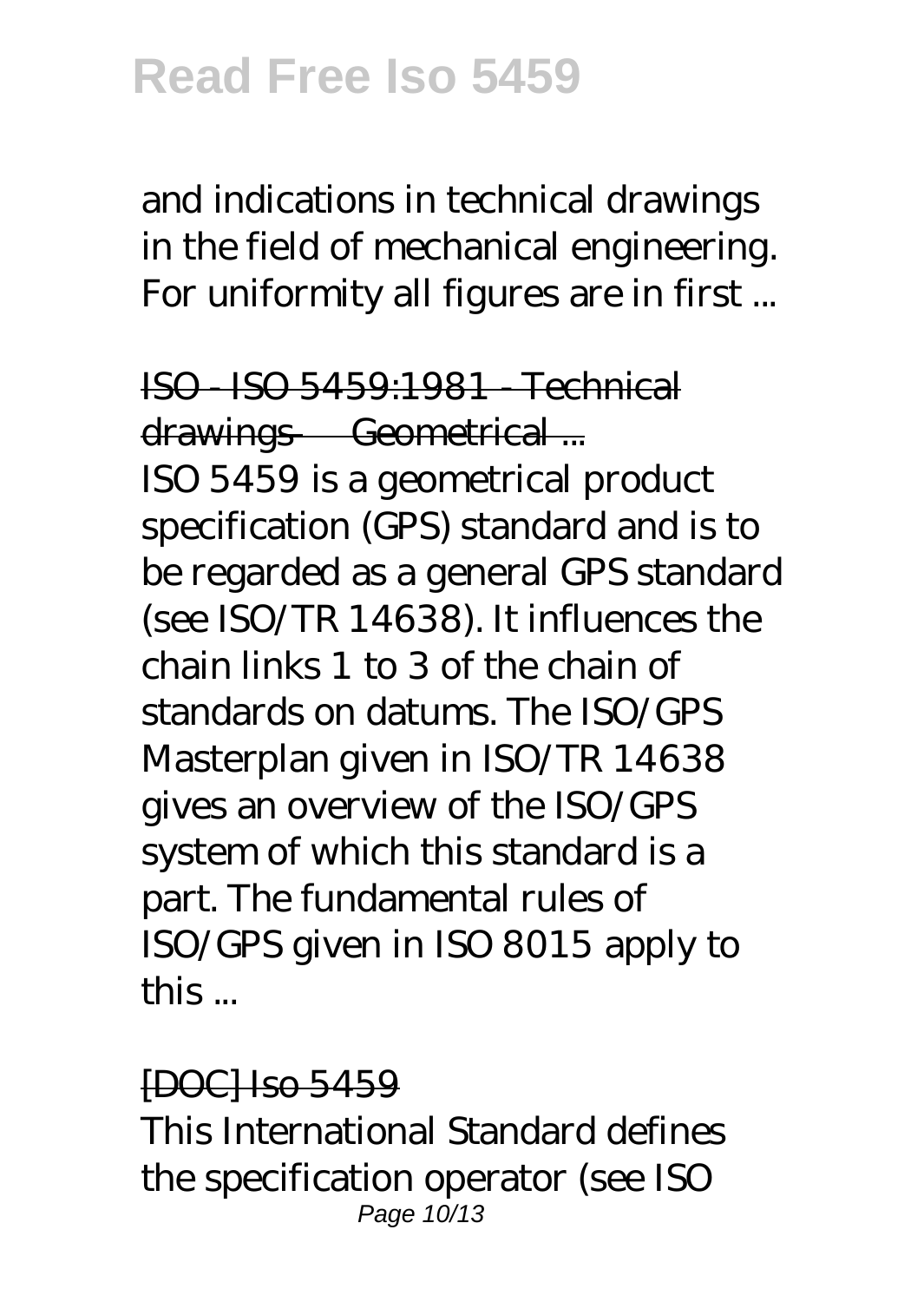17450-2) used to establish a datum or datum system. The verification operator (see ISO 17450-2) can take different forms (physically or mathematically) and is not the subject of this International Standard.

ISO 5459 - Geometrical product specifications (GPS...

ISO DIS 5459 Geometrical product specifications (GPS) - Geometrical tolerancing - Datums and datum systems active, Most Current Buy Now. Details. History. References Organization: ISO: Publication Date: 20 November 2017: Status: active: Page Count: 117: ICS Code (Limits and fits): 17.040.10: ICS Code (Mechanical engineering drawings): 01.100.20: scope: This document specifies terminology ...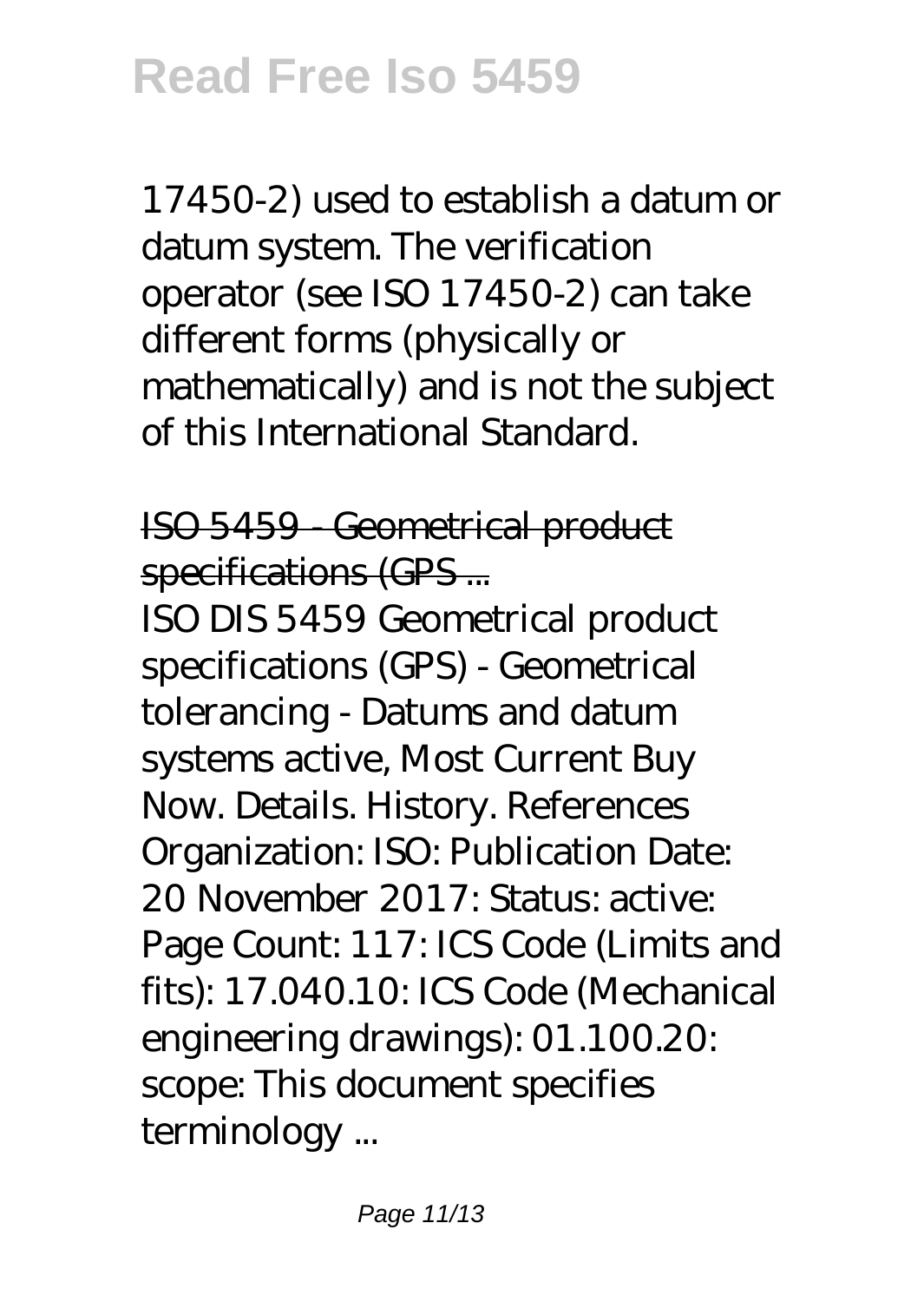ISO DIS 5459 - Geometrical product specifications (GPS...

ISO 5458:2018 Geometrical product specifications (GPS) — Geometrical tolerancing — Pattern and combined geometrical specification. Buy this standard Abstract Preview. This document establishes complementary rules to ISO 1101 to be applied to pattern specifications and defines rules to combine individual specifications, for geometrical specifications e.g. using the symbols POSITION ...

ISO - ISO 5458:2018 - Geometrical product specifications ... Anaesthetic and respiratory equipment — Low-pressure hose assemblies for use with medical gases This standard was last reviewed and confirmed in 2020. Therefore this Page 12/13